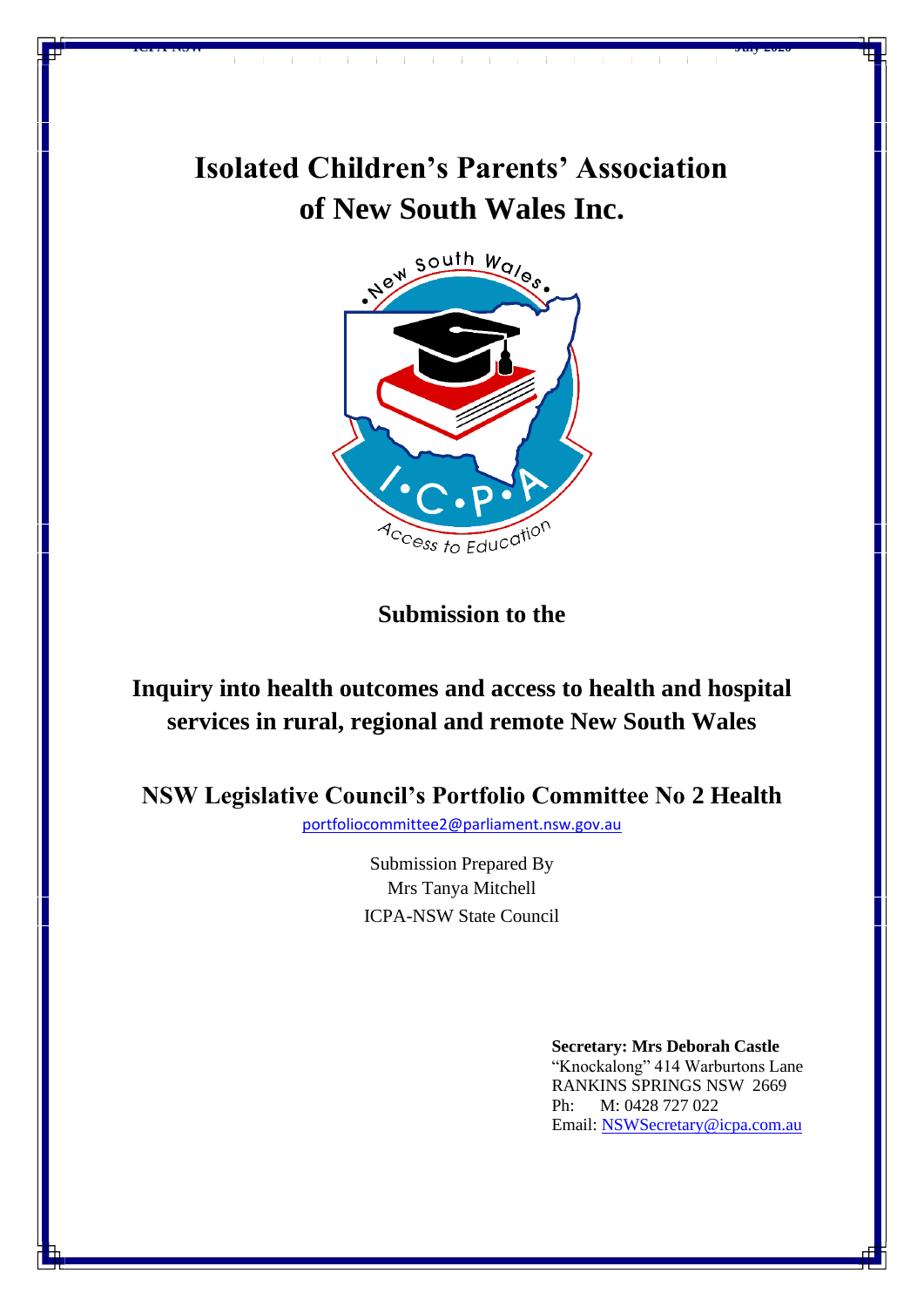ICPA-NSW is a voluntary non-profit advocacy group that has its roots firmly embedded in rural, remote and regional areas across the state. ICPA-NSW believes that all students - irrespective of where they live - are entitled to equitable access to education that enables them to participate to their full potential in the social, economic, political and cultural life of a community.

The NSW State Council of the Isolated Children's Parents' Association advocates for members who have children who:

- Attend a rural pre-school or access early childhood education through a mobile service
- Attend a small rural or remote school
- Study by Distance Education and School of the Air lessons
- Travel to school by bus or private vehicle (daily, weekly or at the end of term)
- Board away from home to access primary or secondary school at a boarding school, agricultural high school, hostel, private board or maintain a second home
- Attend a Tertiary institution- University/TAFE/ College

The following information refers, in particular, to the:-

**Inquiry into health outcomes and access to health and hospital services in rural, regional and** 

#### **remote New South Wales – Terms of Reference**

**1. That Portfolio Committee No. 2 – Health inquire into and report on health outcomes and** 

**access to health and hospital services in rural, regional and remote NSW, and in particular:**

**(a) health outcomes for people living in rural, regional and remote NSW;**

People living in rural and remote areas of NSW are already disadvantaged by isolation and have limited access to health appointments due to long distances to be travelled just to see a GP or Specialist. Often due to the lack of doctors in rural areas, there are long wait times for appointments and it is not uncommon for a GP to be booked for weeks. This then has an impact on emergency departments who have to deal with health issues that could have been dealt with before they escalated. If the health issue is dealt with early then outcomes are usually better and therefore less drain on medical resources later. Raising health outcomes in rural and remote areas builds stronger and more sustainable communities.

The mental health issues arising from years of drought, bushfires and Covid-19 will not be realised for many years to come. There is little to no access to psychology & counselling services in rural and remote areas.

# **(b) a comparison of outcomes for patients living in rural, regional and remote NSW compared to other local health districts across metropolitan NSW;**

Patients living in rural and remote areas of NSW have to leave family and support networks to access allied health and specialist services, often travelling hundreds of kilometres and having to find accommodation for long periods of time during treatment. Following surgery and treatment, patients then have to make the journey home with no follow up or home support services such as physiotherapy, when they get there. We are aware of Isolated Patients Travel and Accommodation Assistance Scheme (IPTAAS), and the financial assistance it provides patients. But many rural and remote families are not informed they are eligible to access IPTAAS, there needs to be better promotion of this service. For many of our vulnerable and 'at risk' families the cost and access to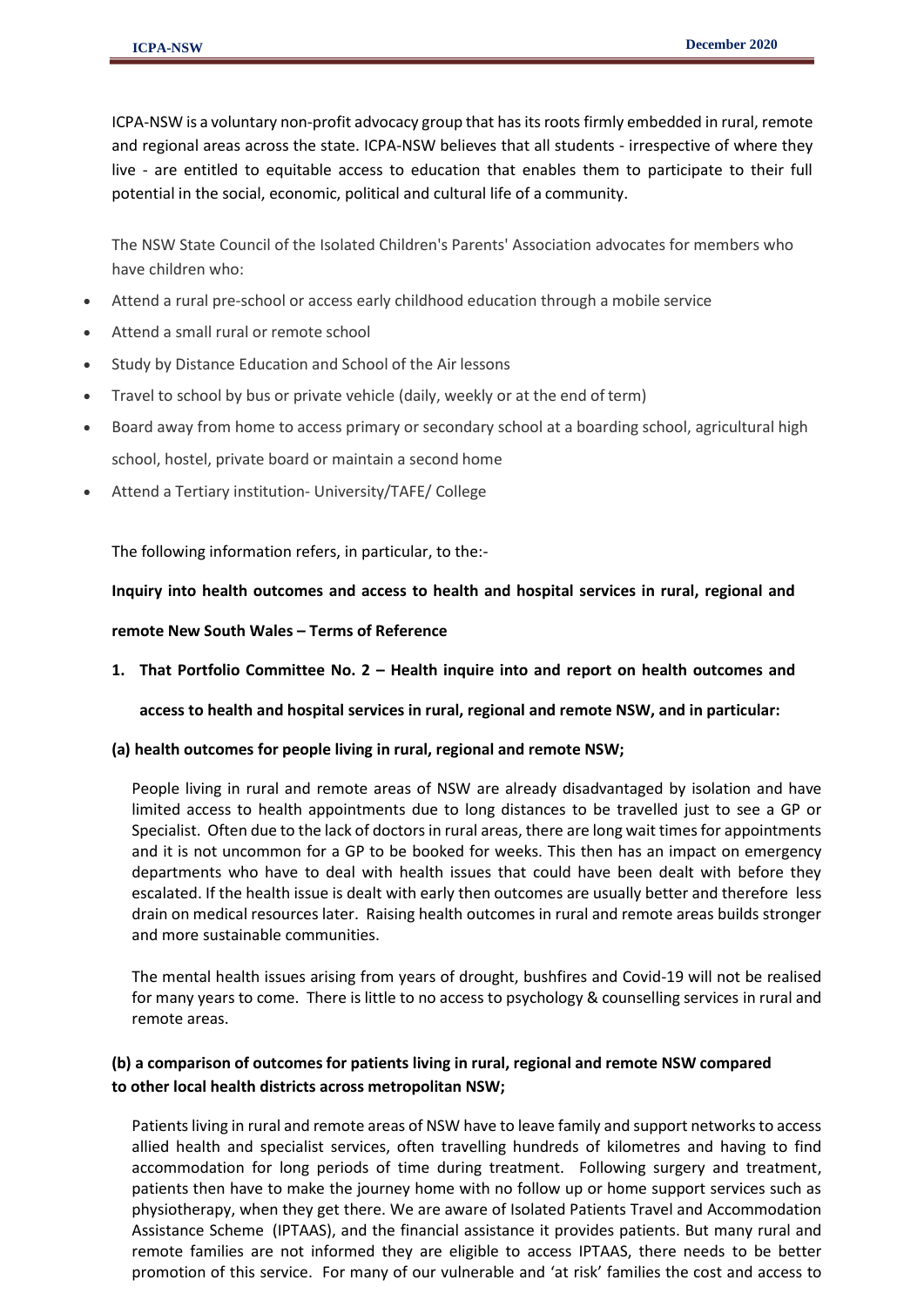services is prohibitive so they just go without.

# **(c) Access to health and hospital services in rural, regional and remote NSW including service availability, barriers to access and quality of services;**

Many allied health services are unavailable. In border regions this unavailability is heightened. For example, Qld practitioners cannot see patients who live in NSW and vice versa. Barriers are:

- that people have to travel long distances sometimes to have the appointment cancelled.
- lengthy waiting lists people have to join to access practitioners located in the metropolitan areas
- little or no access to Allied Health Services, particularly for children with special needs and developmental delays (often on more than one domain)
- financial hardship caused by travel and accommodation costs while accessing treatment
- low socio-economic families living in rural and remote areas do not have the means to travel for treatment
- rural and remote people are often unable to find their way around or unfamiliar with metropolitan areas in order to access treatment
- most people needing NDIS plans are unable to navigate the system and without access to services they are unable to utilise their plans

Utilisation of telehealth services can be of great benefit to families in geographically isolated locations who would otherwise have to travel considerable distances or encounter lengthy delays to access face to face consultations with relevant health professionals. However, connectivity needs to be reliable and of a sufficient speed and of equitable cost compared to metro areas. Currently a 150gb plan for Satellite internet is approximately \$150 per month.

Students with developmental difficulties require frequent and timely consultations and these can be enabled via telehealth services for many families otherwise unable to access allied health professionals due to living in rural and remote areas.

Some specialist consultations, such as speech pathology, can be satisfactorily delivered using telehealth services where the technology is available. These services are already providing improved access to health services for some children in geographically isolated areas. The cost to families to access such services should also be equitable, some families pay \$180 per week for speech therapy via Telehealth.

## **RECOMMENDATION:**

**That a permanent Medicare Benefits Schedule (MBS) item number for telehealth consultations is assigned to telehealth Allied Health Services, specialists and consultations, including but not limited to Speech Pathology, Paediatricians and Psychologists and to support the specific educational needs and learning difficulties of geographically isolated children.**

Children with specific education needs and developmental delays require access to appropriate specialist services which often require face-to-face consultations. Adequate and uniform assistance should be available to assist geographically isolated, vulnerable and at risk children accessing face-to-face specialist sessions with expenses such as travel and accommodation when extensive travel is required to attend these consultations.

## **RECOMMENDATION:**

**That travel and accommodation assistance be made available for rural and remote families travelling to access face-to-face specialist services for geographically isolated and 'at risk' children.**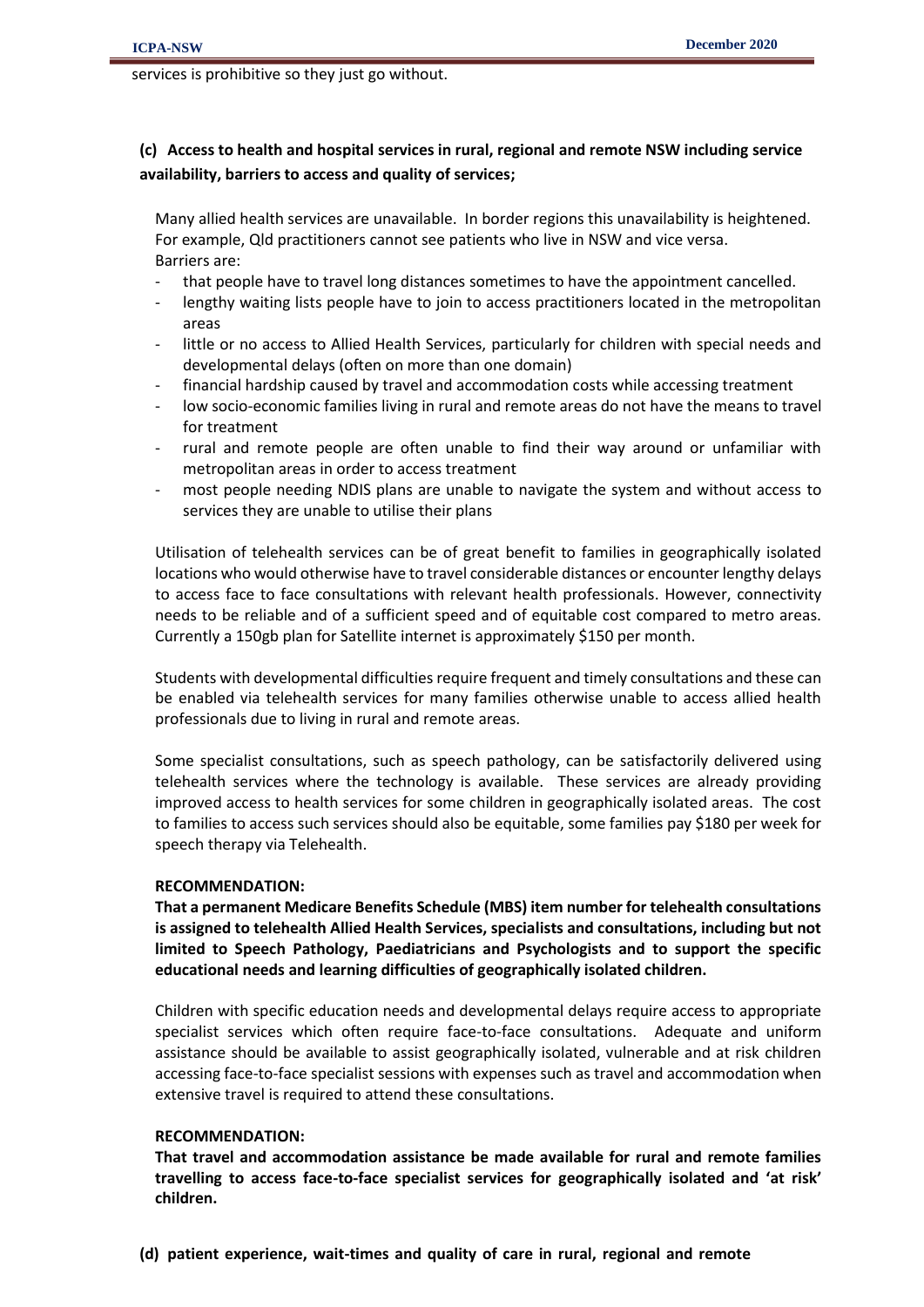## **NSW and how it compares to metropolitan NSW;**

Quality of care is not diminished by the staff themselves but rather by the conditions medical practitioners and staff are working under. With reduced numbers of qualified staff ie: maternity positions not being filled or replaced when staff do not return. Staff are working under incredible duress during shifts such as nursing staff being in charge of understaffed hospitals with acute beds and emergency departments. When emergencies occur, staff are then tied up with emergency patients and unable to tend to patients already admitted to care.

# **(e) an analysis of the planning systems and projections that are used by NSW Health in determining the provision of health services that are to be made available to meet the needs of residents living in rural, regional and remote NSW;**

There needs to be major recruitment by Government to address the critical shortage of health system staff including but not limited to General Practitioners, Allied Health Services, Ambulance NSW and medical staff. There needs to be more incentives to encourage practitioners to work in rural and remote areas.

## **(f) an analysis of the capital and recurrent health expenditure in rural, regional and remote NSW in comparison to population growth and relative to metropolitan NSW;**

It is evident that Health NSW is in crisis when it comes to staffing and resources needed by those staff to administer quality health outcomes to rural, regional and remote residents of NSW. Rural, regional and remote health staff either have outdated and limited resources or new hospitals without the staff or unqualified staff to run the equipment or departments within those hospitals ie: maternity services, operating theatres, radiography services.

# **(g) an examination of the staffing challenges and allocations that exist in rural, regional and remote NSW hospitals and the current strategies and initiatives that NSW Health is undertaking to address them;**

There needs to be major recruitment by Government to address the critical shortage of health system staff including but not limited to General Practitioners, Allied Health Services, Ambulance NSW and medical staff.

## **(h) current and future provision of ambulance services in rural, regional and remote NSW;**

In most rural and remote areas of NSW, ambulance services can be little or non-existent with ambulance by road taking several hours to get to patients let alone get them to hospital, and Ambulance NSW not knowing areas and addresses without local knowledge. For most rural and remote patients, if it wasn't for the Royal Flying Doctor Service access to clinics, treatment and emergency medical assistance, outcomes would be far worse than currently being experienced.

Fundraising support by local communities who appreciate and value the Royal Flying Doctor Service ensure continuity of care to rural and remote patients.

There needs to be adequate airstrips in rural and remote areas to enable the RFDS to be used to full capacity.

## **(i) the access and availability of oncology treatment in rural, regional and remote NSW;**

For rural, regional and remote patients accessing oncology treatment means travelling long distances away from the very support networks that their metropolitan counterparts are able to use to help and comfort them during treatment. It means that they have to find somewhere to live for weeks and months while accessing treatment, it is vital that these rural and remote patients are aware of IPTAAS and how it can financially assist them. This causes further financial and emotional stress on patients and their families as they have to leave their homes and jobs during this time. Metropolitan patients in many cases get to stay in their homes and workplaces